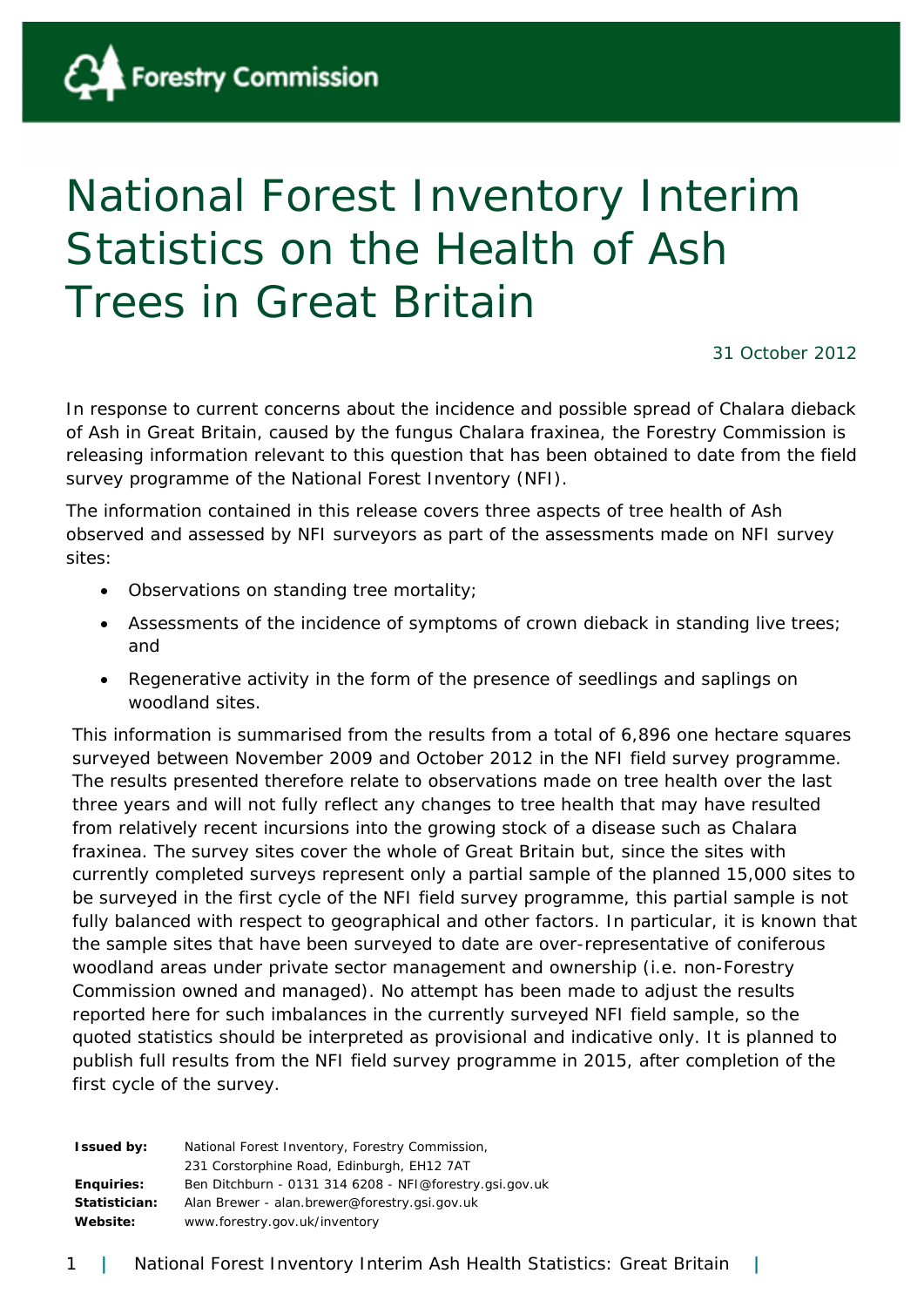

The results reported for Ash are quoted together with those for the other four most prevalent broadleaf (non-coniferous) species in woodland areas in Great Britain, as determined by areas of individual species reported in the results of the National Inventory of Woodland and Trees (2003)<sup>[1](#page-1-0)</sup>, as well as for other broadleaves and for broadleaves as a whole.

## Key Findings

The information reported here is intended to provide contextual information which may be used in conjunction with other more specific disease impact studies. The results show that:

- Among standing trees in woodland, Ash has a lower proportion of dead trees (3.5%) compared to that for broadleaves as a whole (7.2%).
- There is a lower incidence of crown dieback observed in components of Ash in woodland stands (1.2%) compared to broadleaves as a whole (2.0%).
- Ash is the largest contributor to regeneration of young trees in British broadleaved forest areas, accounting for more than 40% of all observed broadleaved seedlings and saplings.

## Tree mortality

<span id="page-1-0"></span>1

NFI surveyors section an NFI sample square into individual areas of woodland contained within the square, and assess the attributes of individual trees found within sample plots representing the stands of trees present in these sections. All standing trees of at least 4 centimetres diameter at breast height (1.3 metres from the ground) are assessed for attributes that include species and status (alive or dead).

Standing dead trees can occur as a result of several causes that will include physical damage, disease, or natural causes, including suppression by surrounding trees. A certain level of mortality is expected, and the existence of some dead material within woodland is considered to be a positive feature of woodland biodiversity. However, a higher than normal incidence of standing dead trees may indicate a problem with a particular species, such as a recent history of spread of disease causing increased mortality in the population of that species.

**Table 1** summarises the results to date of these assessments in terms of the total number of trees assessed, the number of these that were recorded as dead, and the percentage of the total number of assessed trees that this represents. The results show that Ash has the second lowest proportion of standing dead trees of the five principal broadleaved species in Great Britain.

<sup>&</sup>lt;sup>1</sup> National Inventory of Woodland and Trees: Great Britain, Forestry Commission Inventory Report, 2003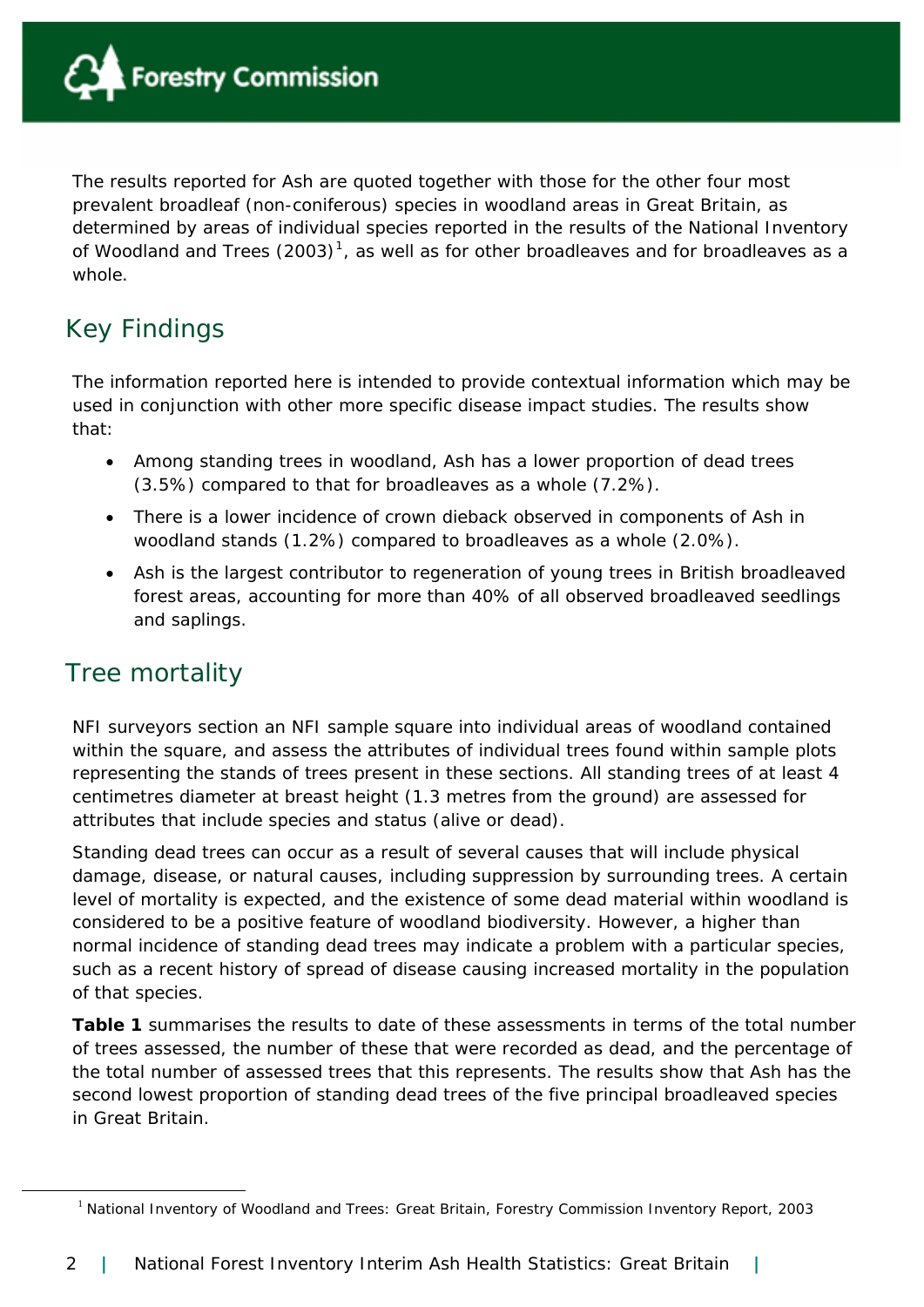| <b>Species</b>    | <b>Number of trees</b><br>assessed | Number of dead<br>trees | Percentage of<br>dead trees |
|-------------------|------------------------------------|-------------------------|-----------------------------|
| Ash               | 14,583                             | 506                     | 3.5%                        |
| <b>Beech</b>      | 8,828                              | 249                     | 2.8%                        |
| <b>Birch</b>      | 26,704                             | 1,783                   | 6.7%                        |
| Oak               | 9,332                              | 595                     | 6.4%                        |
| Sycamore          | 11,614                             | 515                     | 4.4%                        |
| Other broadleaves | 89,812                             | 7,912                   | 8.8%                        |
| All broadleaves   | 160,873                            | 11,560                  | 7.2%                        |

#### Table 1 - Tree mortality of individually assessed standing trees of broadleaved species

Source: National Forest Inventory

## Incidence of crown dieback

Within woodland sections of surveyed squares, NFI surveyors analyse the stand to identify its storey structure. Storeys are sub-populations of trees in the stand that are differentiated by vertical separation. Within these storeys, individual "components" of the stand are distinguished as trees of a single species and similar age. A number of assessments are made by the surveyor of the attributes of these identified components, including the presence of crown dieback among the trees forming the component. Crown dieback is a symptom of necrosis within the crown of the tree. This may have several causes, including *Chalara fraxinea* infection of Ash.

**Table 2** summarises the results to date of the incidence of crown dieback noted by surveyors in components of broadleaved species. These show Ash to have the lowest observed rate of crown dieback among the five principal broadleaved species in Great Britain.

| broadleaved species |                  |                  |                 |  |
|---------------------|------------------|------------------|-----------------|--|
|                     | <b>Number of</b> | <b>Number of</b> | Percentage of   |  |
|                     | assessed         | components with  | components with |  |
| <b>Species</b>      | components       | crown dieback    | crown dieback   |  |
| Ash                 | 8,310            | 103              | 1.2%            |  |
| <b>Beech</b>        | 5,120            | 86               | 1.7%            |  |
| <b>Birch</b>        | 8,683            | 210              | 2.4%            |  |
| Oak                 | 5,234            | 199              | 3.8%            |  |
| Sycamore            | 5,662            | 123              | 2.2%            |  |
| Other broadleaves   | 38,061           | 702              | 1.8%            |  |
| All broadleaves     | 71,070           | 1,423            | 2.0%            |  |

#### Table 2 – Incidence of crown dieback in standing components of broadleaved species

Source: National Forest Inventory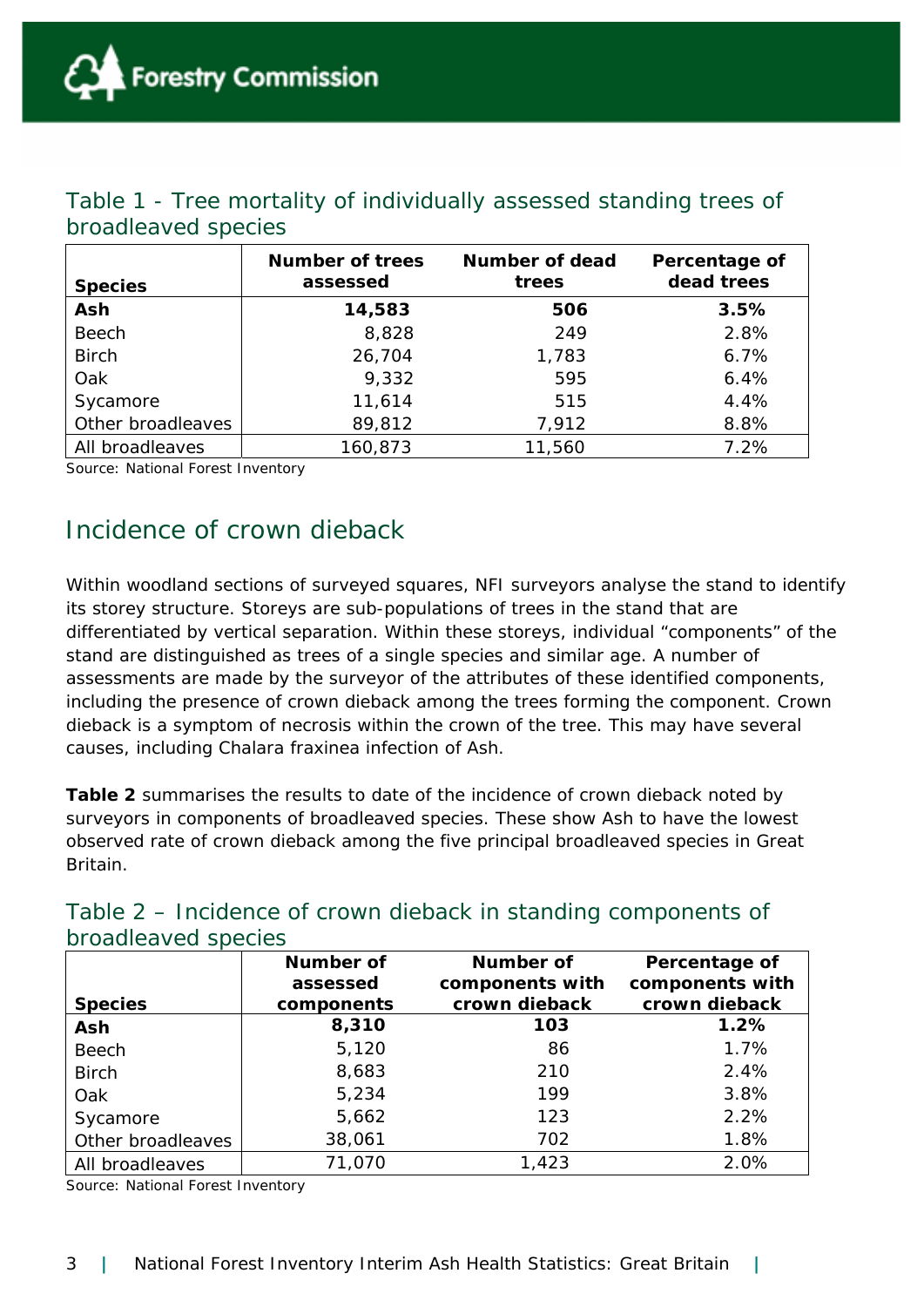

#### Regenerative activity

Regenerative activity is an indicator of the current health of the population of a tree species, since it is unlikely that diseased adult trees will successfully flower and produce seed from which young trees will grow. The presence of good numbers of live young trees also indicates that this section of the population was likely to be in good health at the time of observation.

In each woodland section, the incidence of planted and regenerated saplings and seedlings is recorded in the NFI field survey along a straight line of up to ten metres in length, fully contained within the section. Seedlings are defined as young trees of up to 0.5 metres in height, and saplings as young trees greater than 0.5 metres in height and less than 4 centimetres diameter at breast height. Numbers of seedlings that were within 0.5 metres of the line and numbers of saplings within one metre of the line were recorded along the line, up to a maximum of 5 per metre, or as "more than 5" when the number exceeded this limit.

**Table 3** summarises the results to date for broadleaved species in terms of the combined total of saplings and seedlings. This is expressed as total numbers of saplings and seedlings per hectare, calculated using weights corresponding to the areas of the sections from which the samples were drawn. Where the number of saplings or seedlings exceeded 5 in a one metre length of a line, a count of 6 was assigned. This will cause some underestimation of the total number of young trees present, but is counter-balanced by the likelihood that only a portion of such localised dense populations of young trees will be viable in the long term.

Two statistics are shown for each species. The first column shows the average number per hectare of seedlings and saplings of the species or tree type across all sections that the surveyor has classified as broadleaved woodland. It is therefore an estimate of the average density of seedlings and saplings of the species across all broadleaved woodland. The second column shows this average for the subset of sections in which seedlings or saplings of the given species were found. It thus indicates the intensity of regeneration in areas where regeneration of the relevant species is seen to be occurring.

These statistics show that Ash is the most prevalent species in the population of seedlings and saplings in broadleaved woodland, contributing over 40% of all broadleaved saplings and seedlings found in this type of woodland. They also show that, on sites where regenerative activity of the relevant species is occurring, Ash displays the highest intensity of regeneration of the five principal broadleaved species.